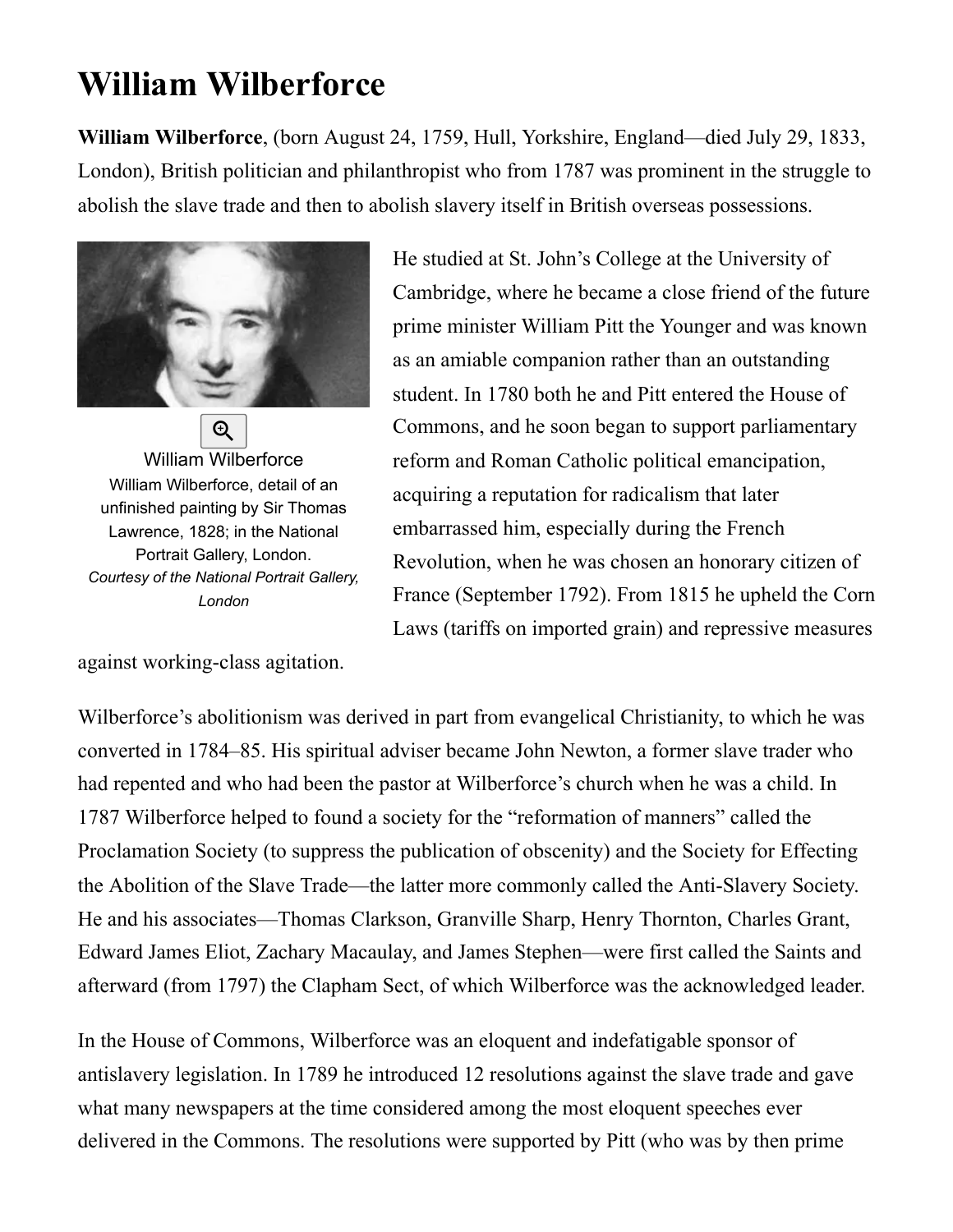

[Wilberforce, William](https://cdn.britannica.com/53/131453-050-CE06319A/William-Wilberforce-stipple-engraving-1814.jpg) William Wilberforce, stipple engraving, 1814. *© Photos.com/Jupiterimages*

minister), [Charles Fox](https://www.britannica.com/) (often an opponent of Pitt's), and [Edmund Burke](https://www.britannica.com/), but they failed to be enacted into law, and instead the issue was postponed until the next session of Parliament. In 1791 he again brought a motion to the House of Commons to abolish the slave trade, but it was defeated 163 to 88. In 1792 Wilberforce, buttressed by the support of hundreds of thousands of British subjects who had signed petitions favouring the abolition of the slave trade, put forward another motion. However, a compromise measure, supported by Home

Secretary [Henry Dundas, 1st Viscount Melville,](https://www.britannica.com/) that called for gradual abolition was agreed and passed the House of Commons, much to the disappointment of Wilberforce and his supporters. For the next 15 years, Wilberforce was able to achieve little progress toward ending the slave trade (in part because of the domestic preoccupation with the war against Napoleon). In 1807, however, he finally achieved success: on February 23 a bill to abolish the slave trade in the British West Indies was carried in the Commons 283 to 16, accompanied by a chorus of hurrahs for Wilberforce. It became law on March 25.

The 1807 statute did not, however, change the legal position of persons enslaved before its enactment, and so, after several years in which Wilberforce was concerned with other issues, he and [Sir Thomas Fowell Buxton](https://www.britannica.com/) urged (from 1821) the immediate emancipation of all slaves. In 1823 he aided in organizing and became a vice president of the Society for the Mitigation and Gradual Abolition of Slavery Throughout the British Dominions—again, more commonly called the Anti-Slavery Society. Turning over to Buxton the parliamentary leadership of the abolition movement, he retired from the House of Commons in 1825. On July 26, 1833, the Slavery Abolition Act was passed by the Commons (it became law the following month). Three days later Wilberforce died. He was interred at [Westminster Abbey.](https://www.britannica.com/)

[The Editors of Encyclopaedia Britannica](https://www.britannica.com/editor/The-Editors-of-Encyclopaedia-Britannica/4419) This article was most recently revised and updated by [John P. Rafferty](https://www.britannica.com/editor/John-P-Rafferty/6747).